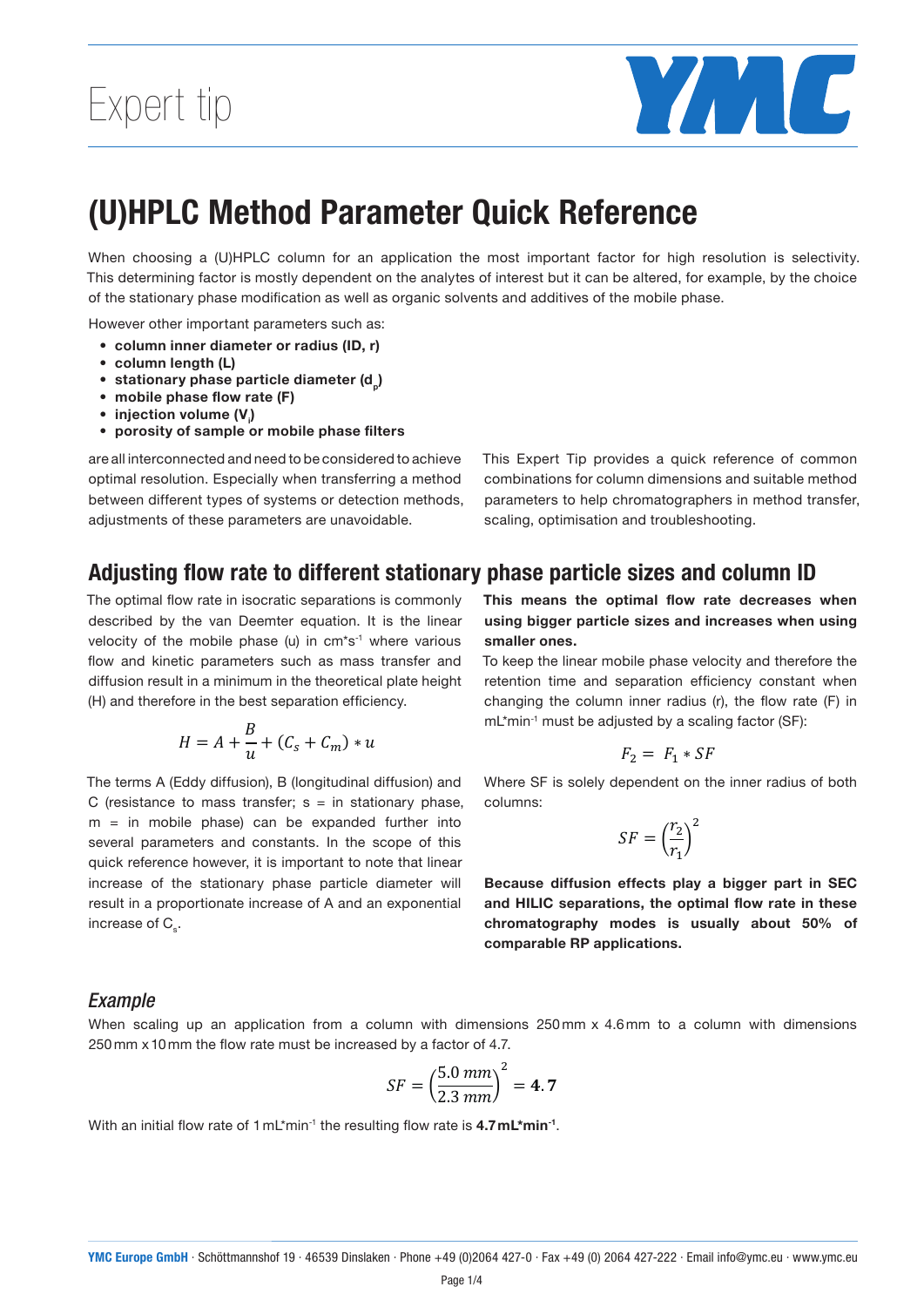# Expert tip



| IDs [mm]  | typical flow rates in RP for particle size |                  |                 |              |  |
|-----------|--------------------------------------------|------------------|-----------------|--------------|--|
|           | $1.9 \mu m$                                | $3 \mu m$        | $5 \mu m$       | $10 \mu m$   |  |
| 0.075     | $0.3 \mu L/min$                            | $0.15 \mu L/min$ | $0.1 \mu L/min$ |              |  |
| 0.1       | $0.6 \mu L/min$                            | $0.45 \mu L/min$ | $0.3 \mu L/min$ |              |  |
| 0.3       | $9 \mu L/min$                              | $4.5 \mu L/min$  | $3 \mu L/min$   |              |  |
| 0.5       | $30 \mu L/min$                             | $15 \mu L/min$   | $10 \mu L/min$  |              |  |
| 1.0       | $150 \mu L/min$                            | 75 µL/min        | $50 \mu L/min$  |              |  |
| 2.1 / 2.0 | $0.6$ mL/min                               | $0.3$ mL/min     | $0.21$ mL/min   |              |  |
| 3.0       | $1.2$ mL/min                               | $0.6$ mL/min     | $0.43$ mL/min   |              |  |
| 4.0       |                                            | $1.0$ mL/min     | $0.7$ mL/min    |              |  |
| 4.6       |                                            | $1.5$ mL/min     | $1.0$ mL/min    | $0.7$ mL/min |  |
| 10        |                                            |                  | 4.7 mL/min      | 7.7 mL/min   |  |
| 20        |                                            |                  | 21 mL/min       | 18 mL/min    |  |
| 30        |                                            |                  | 42 mL/min       | 38 mL/min    |  |

Table 1: Typical flow rates for reversed phase mobile phases (acetonitrile/water) depending on column ID and stationary phase particle size.

Since the optimal flow rate increases when stationary phase particle size decreases, both of these factors lead to an increased back pressure and adjustment of column length is a necessity to keep pressure below the maximum values for the chromatographic system, stationary phase and column hardware. Because of this some standard column dimensions have emerged when using specific stationary phase particle sizes or LC equipment.

Table 2: Typical column dimensions for different stationary phase particle sizes.

|                    | stationary phase particle size |                     |                     |             |
|--------------------|--------------------------------|---------------------|---------------------|-------------|
|                    | $1.9 \mu m$                    | $3 \mu m$           | $5 \mu m$           | $10 \mu m$  |
| column length [mm] | $\leq 100$                     | $\leq 150$          | $\leq 250$          | $\leq 250$  |
| $IDs$ [mm]         | $\leq 3.0$                     | $\leq 4.6$          | $\leq 10$           | $\leq 30$   |
| typical example    | $100 \times 2.1 \, \text{mm}$  | $150 \times 3.0$ mm | $250 \times 4.6$ mm | 250 x 20 mm |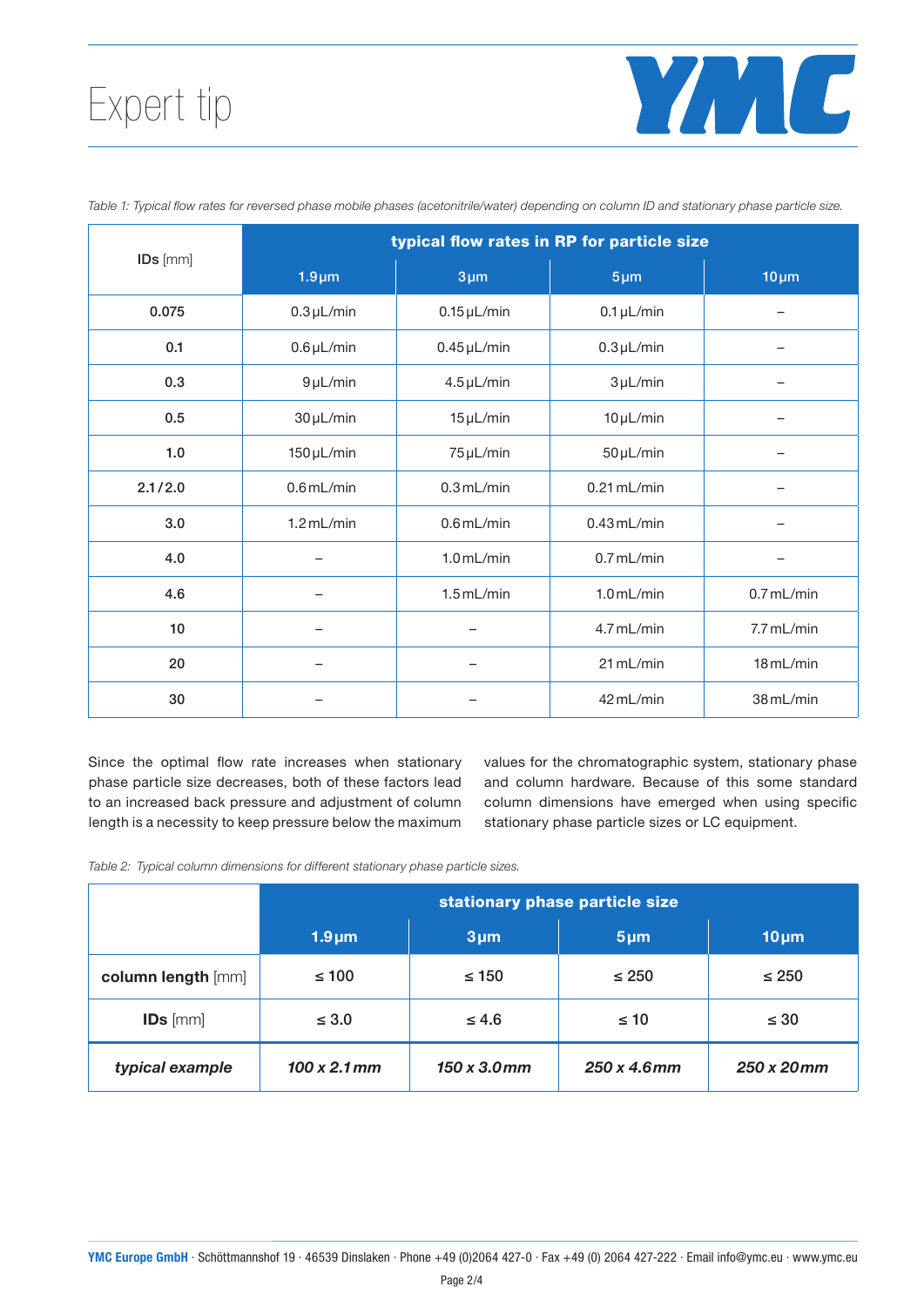

## Adjusting sample injection volume to total column volume and solvent strength

To obtain sharp and distinct peaks in an HPLC analysis the sample constituents need to be retained strongly at the top of the column. When the sample is dissolved in a weak solvent or an injection volume is small the resulting band of adsorbed compounds is narrow and peak efficiency is high, but when the sample solvent is strong or its volume is too high this band broadens and peak efficiency drops. Therefore, the maximum injection volume  $(V_j)$  is highly dependent on the specific analyte and the solvents in use. The injection volume should always be kept at a minimum determined by signal sensitivity and can be at maximum <3% of the total column volume  $(V_c)$  when using weak solvents and <0.1% when using strong solvents.

As a general guideline for injections in weak solvents it is recommended to use an injection volume of about 1% of the total column volume.

|          | Recommended injection volume per column length |                   |                   |                    |                     |                     |             |
|----------|------------------------------------------------|-------------------|-------------------|--------------------|---------------------|---------------------|-------------|
| IDs [mm] | <b>30mm</b>                                    | <b>50 mm</b>      | <b>75mm</b>       | 100mm              | $125 \,\mathrm{mm}$ | <b>150mm</b>        | 250 mm      |
| 0.075    | 1nL                                            | 2nL               | 3nl               | 4nL                | 5nl                 | 6 <sub>nL</sub>     |             |
| 0.1      | 2nL                                            | 4nL               | 6 <sub>nL</sub>   | 8 <sub>nL</sub>    | 10nL                | 12nL                |             |
| 0.3      | 20nL                                           | 35nL              | 50nL              | 70 <sub>nL</sub>   | 85nL                | 100 <sub>nL</sub>   |             |
| 0.5      | 60 <sub>nL</sub>                               | 100 <sub>nL</sub> | 150 <sub>nL</sub> | 200 nL             | 250 <sub>nL</sub>   | 300 <sub>nL</sub>   |             |
| 1.0      | 240 <sub>nL</sub>                              | 400 <sub>nL</sub> | 600 <sub>nL</sub> | 800 <sub>nL</sub>  | 1000 <sub>nL</sub>  | 1200 <sub>n</sub> L | -           |
| 2.1/2.0  | $1 \mu L$                                      | $2 \mu L$         | $2 \mu L$         | $3 \mu L$          | $4 \mu L$           | $5 \mu L$           | -           |
| 3.0      |                                                | $3 \mu L$         | $5 \mu L$         | $7 \mu L$          | $9 \mu L$           | $11 \mu L$          | $18 \mu L$  |
| 4.0      | -                                              | $6\mu L$          | $9 \mu L$         | $13 \mu L$         | $16 \mu L$          | $19 \mu L$          | $30 \mu L$  |
| 4.6      | -                                              | $8 \mu L$         | $13 \mu L$        | $17 \mu L$         | $20 \mu L$          | $25 \mu L$          | $40 \mu L$  |
| 10       |                                                | $40 \mu L$        | $60 \mu L$        | $80 \mu L$         | $100 \mu L$         | $120 \mu L$         | $200 \mu L$ |
| 20       |                                                | $150 \mu L$       | $225 \mu L$       | $300 \mu L$        | $400 \mu L$         | $500 \mu L$         | 750 µL      |
| 30       | -                                              | $350 \mu L$       | $550 \mu L$       | 700 <sub>µ</sub> L | $900 \mu L$         | $1000 \mu L$        | 1750 µL     |

Table 3: Recommended injection volumes for weak sample solvents depending on column ID and length.